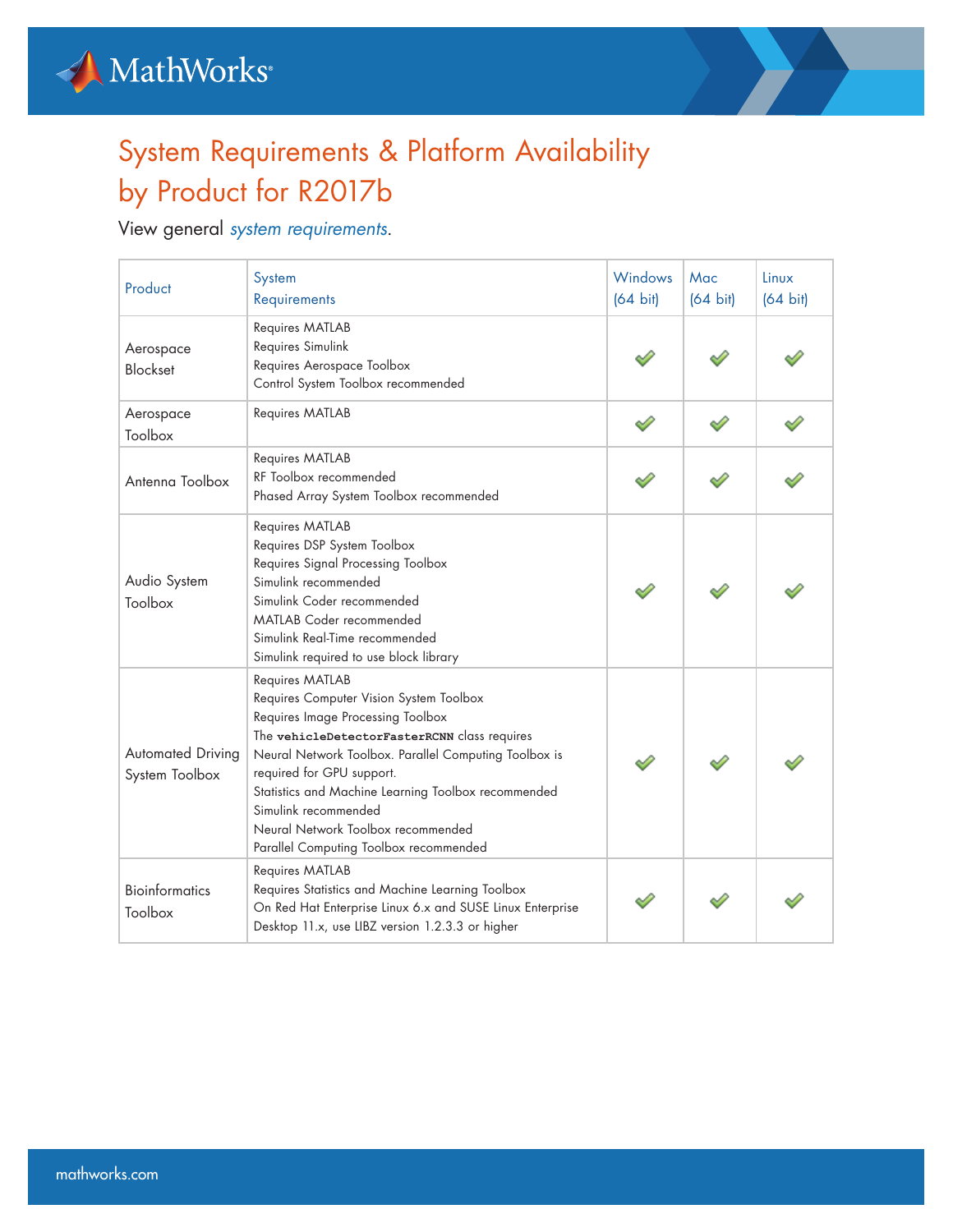

| Product                           | System<br>Requirements                                                                                                                                                                                                                                                                                                                                                                                                                                                                                                                                                                                                                                                                                                                                                                                                                                                                                                                                                                                                                                                                                                                                                                                                                                                                                                                                                                                                                                                                                                                                                                                                                                                                                                                                                     | Windows<br>$(64 \text{ bit})$ | Mac<br>$(64 \text{ bit})$ | Linux<br>$(64 \text{ bit})$ |
|-----------------------------------|----------------------------------------------------------------------------------------------------------------------------------------------------------------------------------------------------------------------------------------------------------------------------------------------------------------------------------------------------------------------------------------------------------------------------------------------------------------------------------------------------------------------------------------------------------------------------------------------------------------------------------------------------------------------------------------------------------------------------------------------------------------------------------------------------------------------------------------------------------------------------------------------------------------------------------------------------------------------------------------------------------------------------------------------------------------------------------------------------------------------------------------------------------------------------------------------------------------------------------------------------------------------------------------------------------------------------------------------------------------------------------------------------------------------------------------------------------------------------------------------------------------------------------------------------------------------------------------------------------------------------------------------------------------------------------------------------------------------------------------------------------------------------|-------------------------------|---------------------------|-----------------------------|
| Communications<br>System Toolbox  | Requires MATLAB<br>Requires Signal Processing Toolbox<br>Requires DSP System Toolbox<br>Fixed-Point Designer recommended<br>Simulink Coder recommended<br>Simulink recommended<br>RF Toolbox recommended<br>RF Blockset recommended<br>Parallel Computing Toolbox recommended<br>MATLAB Coder recommended<br>LTE System Toolbox recommended<br>WLAN System Toolbox recommended<br><b>HDL Coder recommended</b>                                                                                                                                                                                                                                                                                                                                                                                                                                                                                                                                                                                                                                                                                                                                                                                                                                                                                                                                                                                                                                                                                                                                                                                                                                                                                                                                                             |                               |                           |                             |
| Computer Vision<br>System Toolbox | Requires MATLAB<br>Requires Image Processing Toolbox<br>Signal Processing Toolbox recommended<br>Simulink recommended<br>DSP System Toolbox recommended<br>Fixed-Point Designer recommended<br>Image Acquisition Toolbox recommended<br>Simulink Coder recommended<br><b>MATLAB Coder recommended</b><br>Simulink required to use block library<br>Statistics and Machine Learning Toolbox recommended<br>Parallel Computing Toolbox recommended<br>Neural Network Toolbox recommended<br>The trainImageCategoryClassifier function and<br>imageCategoryClassifier class require Statistics and Machine<br>Learning Toolbox.<br>The trainRCNNObjectDetector function requires Neural<br>Network Toolbox and Statistics and Machine Learning Toolbox.<br>Parallel Computing Toolbox is required for GPU support.<br>The trainFastRCNNObjectDetector function requires Neural<br>Network Toolbox. Parallel Computing Toolbox is required for<br>GPU support.<br>The trainFasterRCNNObjectDetector function requires Neural<br>Network Toolbox. Parallel Computing Toolbox is required for GPU<br>support.<br>The rannbjectDetector class requires Neural Network Toolbox<br>and Statistics and Machine Learning Toolbox. Parallel Computing<br>Toolbox is required for GPU support.<br>The fastRCNNObjectDetector class requires Neural Network<br>Toolbox. Parallel Computing Toolbox is required for GPU support.<br>The fasterRCNNObjectDetector class requires Neural Network<br>Toolbox. Parallel Computing Toolbox is required for GPU support.<br>Functions for semantic segmentation (semanticseg, segnetLayers,<br>fcnLayers , pixelClassificationLayer, crop2dLayer) require Neural<br>Network Toolbox. Parallel Computing Toolbox is required for GPU<br>support. |                               |                           |                             |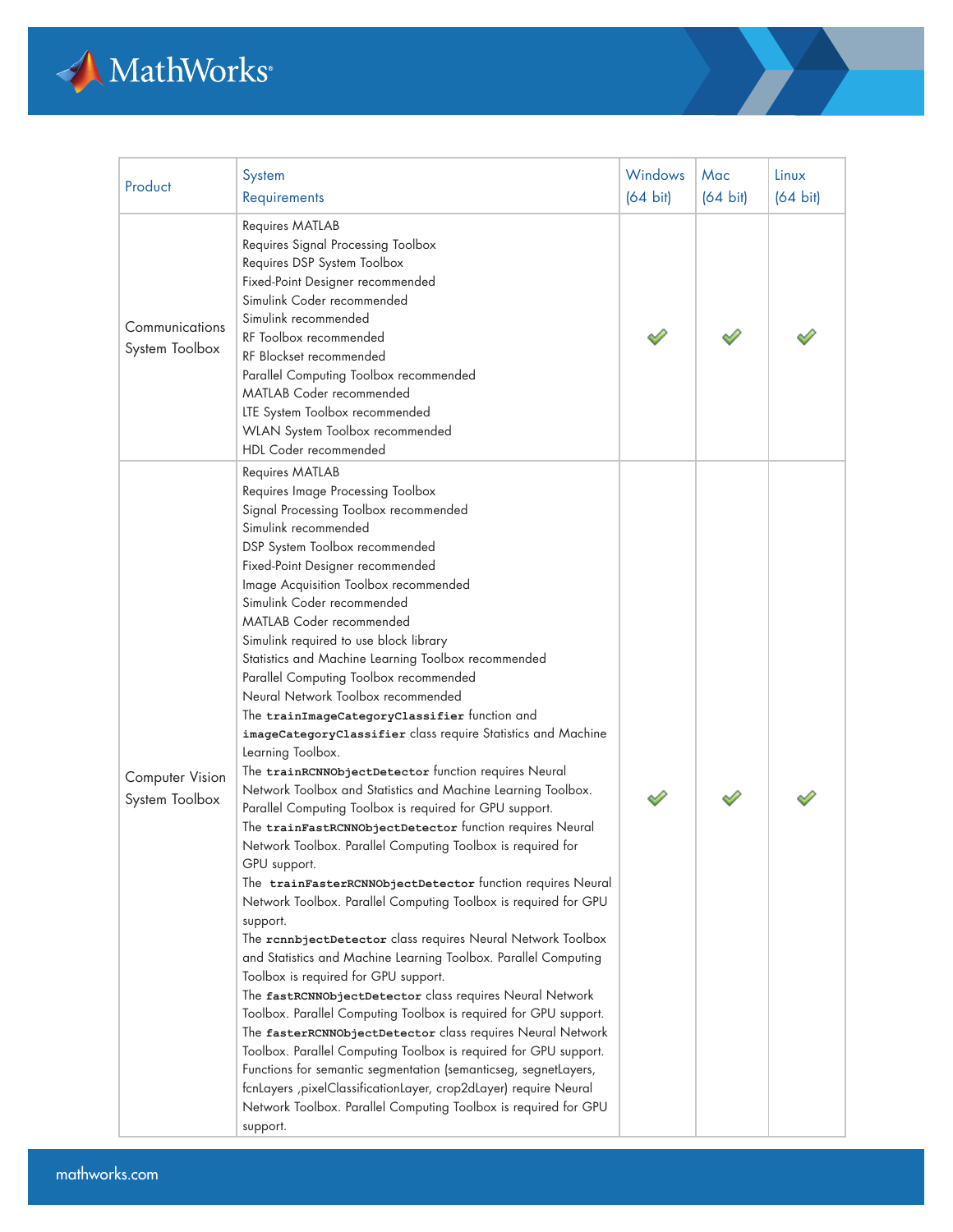

| Product                        | System<br>Requirements                                                                                                                                                                                                                                                                                                                                                                                                                                                                                                                                                                                                                                                                                                                                                                                                                                                                                                                                                                                       | Windows<br>$(64 \text{ bit})$ | Mac<br>$(64 \text{ bit})$ | Linux<br>$(64 \text{ bit})$ |
|--------------------------------|--------------------------------------------------------------------------------------------------------------------------------------------------------------------------------------------------------------------------------------------------------------------------------------------------------------------------------------------------------------------------------------------------------------------------------------------------------------------------------------------------------------------------------------------------------------------------------------------------------------------------------------------------------------------------------------------------------------------------------------------------------------------------------------------------------------------------------------------------------------------------------------------------------------------------------------------------------------------------------------------------------------|-------------------------------|---------------------------|-----------------------------|
| Control System<br>Toolbox      | Requires MATLAB                                                                                                                                                                                                                                                                                                                                                                                                                                                                                                                                                                                                                                                                                                                                                                                                                                                                                                                                                                                              |                               |                           |                             |
| Curve Fitting<br>Toolbox       | Requires MATLAB<br>Statistics and Machine Learning Toolbox recommended                                                                                                                                                                                                                                                                                                                                                                                                                                                                                                                                                                                                                                                                                                                                                                                                                                                                                                                                       |                               |                           |                             |
| Data<br>Acquisition<br>Toolbox | Requires MATLAB<br>Requires a supported data acquisition hardware device and its<br>associated driver software                                                                                                                                                                                                                                                                                                                                                                                                                                                                                                                                                                                                                                                                                                                                                                                                                                                                                               |                               |                           |                             |
| Database<br>Toolbox            | Requires MATLAB<br>Your system must have access to an installed database.<br>Database Toolbox supports importing and exporting data from<br>any ODBC- and JDBC-compliant database management<br>system, including:<br>- IBM DB2<br>- IBM Informix<br>- Ingres<br>- Microsoft Access<br>- Microsoft Excel<br>- Microsoft SQL Server<br>- MySQL<br>- Oracle<br>- PostgreSQL<br>- Sybase SQL Server<br>- Sybase SQL Anywhere<br>Database Toolbox requires a database driver. You typically install<br>a driver when you install a database. For instructions about how<br>to install a database driver, consult your database administrator.<br>On Windows platforms, Database Toolbox supports Open<br>Database Connectivity (ODBC) drivers and Java Database<br>Connectivity (JDBC) drivers. On UNIX platforms, Database<br>Toolbox supports JDBC drivers. See product documentation for<br>more details.<br>Database Toolbox supports American National Standards Institute<br>(ANSI) standard SQL commands. |                               |                           |                             |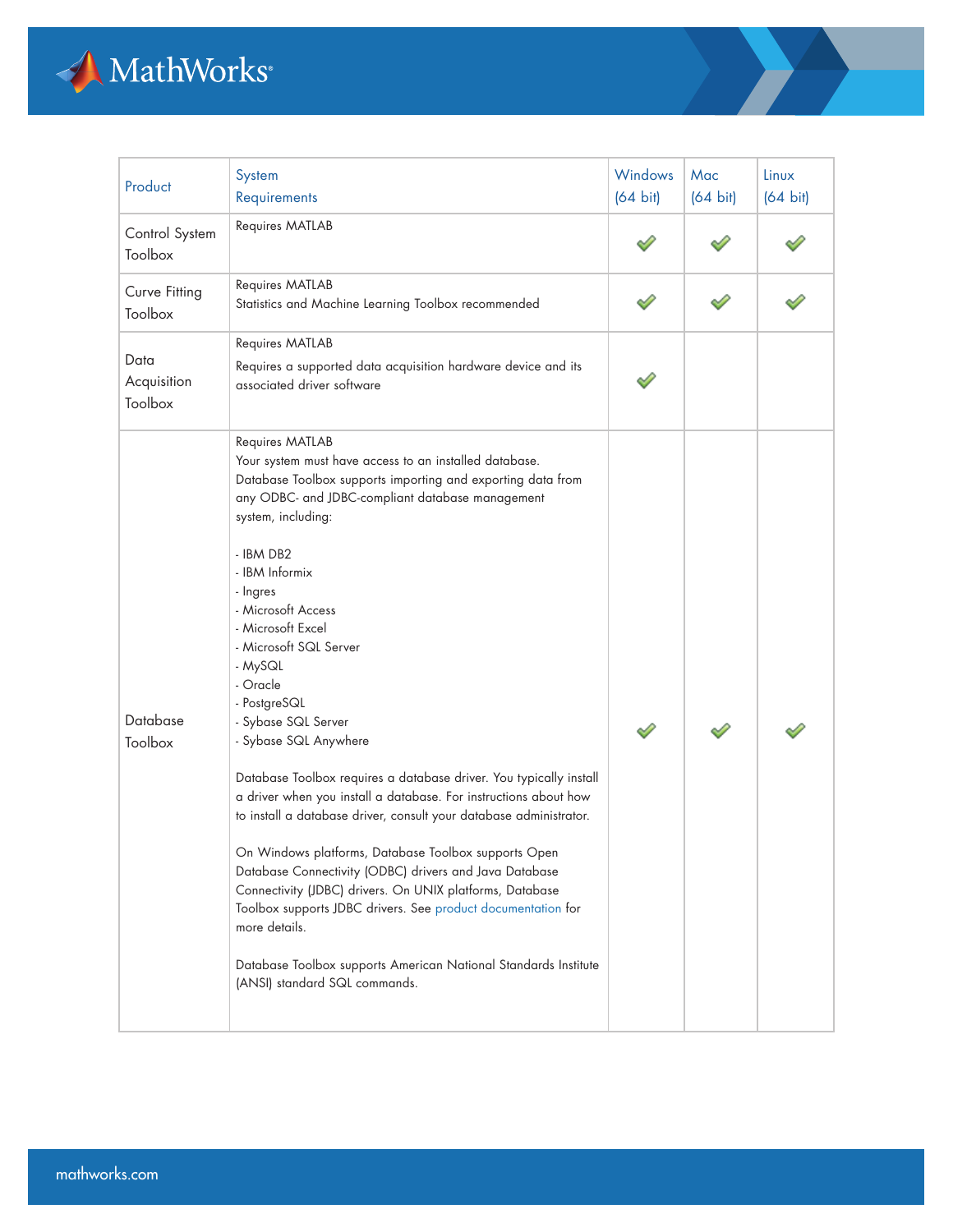

| Product                             | System<br>Requirements                                                                                                                                                                                                                                                                                                                                                                                                                                           | Windows<br>$(64 \text{ bit})$ | Mac<br>$(64 \text{ bit})$ | Linux<br>$(64 \text{ bit})$ |
|-------------------------------------|------------------------------------------------------------------------------------------------------------------------------------------------------------------------------------------------------------------------------------------------------------------------------------------------------------------------------------------------------------------------------------------------------------------------------------------------------------------|-------------------------------|---------------------------|-----------------------------|
| Datafeed<br>Toolbox                 | Requires MATLAB<br>Datafeeds available only on Windows from:<br>- Bloomberg<br>- Haver Analytics<br>- IQFeed                                                                                                                                                                                                                                                                                                                                                     |                               |                           |                             |
| DO<br>Qualification<br>Kit          | Requires MATLAB<br>Requires Simulink Report Generator (to execute tests for Simulink<br>Check tool qualification)                                                                                                                                                                                                                                                                                                                                                |                               |                           |                             |
| <b>DSP</b> System<br>Toolbox        | Requires MATLAB<br>Requires Signal Processing Toolbox<br>Simulink recommended<br>Fixed-Point Designer recommended<br>Communications System Toolbox recommended<br>Simulink Coder recommended<br><b>MATLAB Coder recommended</b><br>Simulink required to use block library                                                                                                                                                                                        |                               |                           |                             |
| Econometrics<br>Toolbox             | Requires MATLAB<br>Requires Statistics and Machine Learning Toolbox<br>Requires Optimization Toolbox                                                                                                                                                                                                                                                                                                                                                             |                               |                           |                             |
| Embedded<br>Coder                   | Requires MATLAB<br>Requires MATLAB Coder<br>Requires Simulink for generating code from Simulink<br>Requires Simulink Coder for generating code from Simulink<br>Requires Fixed-Point Designer for generating fixed-point code<br>Requires host platform C compiler.<br>See list of supported host compilers.<br>Requires crosscompiler for the target processor if the code will<br>execute on a platform different from the host.<br>Simulink Coder recommended |                               |                           |                             |
| Filter Design<br><b>HDL</b> Coder   | <b>Requires MATLAB</b><br>Requires Signal Processing Toolbox<br>Requires Fixed-Point Designer<br>Requires DSP System Toolbox<br>HDL Coder recommended<br>HDL Verifier recommended                                                                                                                                                                                                                                                                                |                               |                           |                             |
| Financial<br>Instruments<br>Toolbox | Requires MATLAB<br>Requires Financial Toolbox<br>Requires Statistics and Machine Learning Toolbox<br>Requires Optimization Toolbox<br>The fitSmoothingSpline function requires Curve Fitting Toolbox<br>Econometrics Toolbox recommended<br>Datafeed Toolbox recommended<br>Curve Fitting Toolbox recommended<br>Global Optimization Toolbox recommended<br>Database Toolbox recommended                                                                         |                               |                           |                             |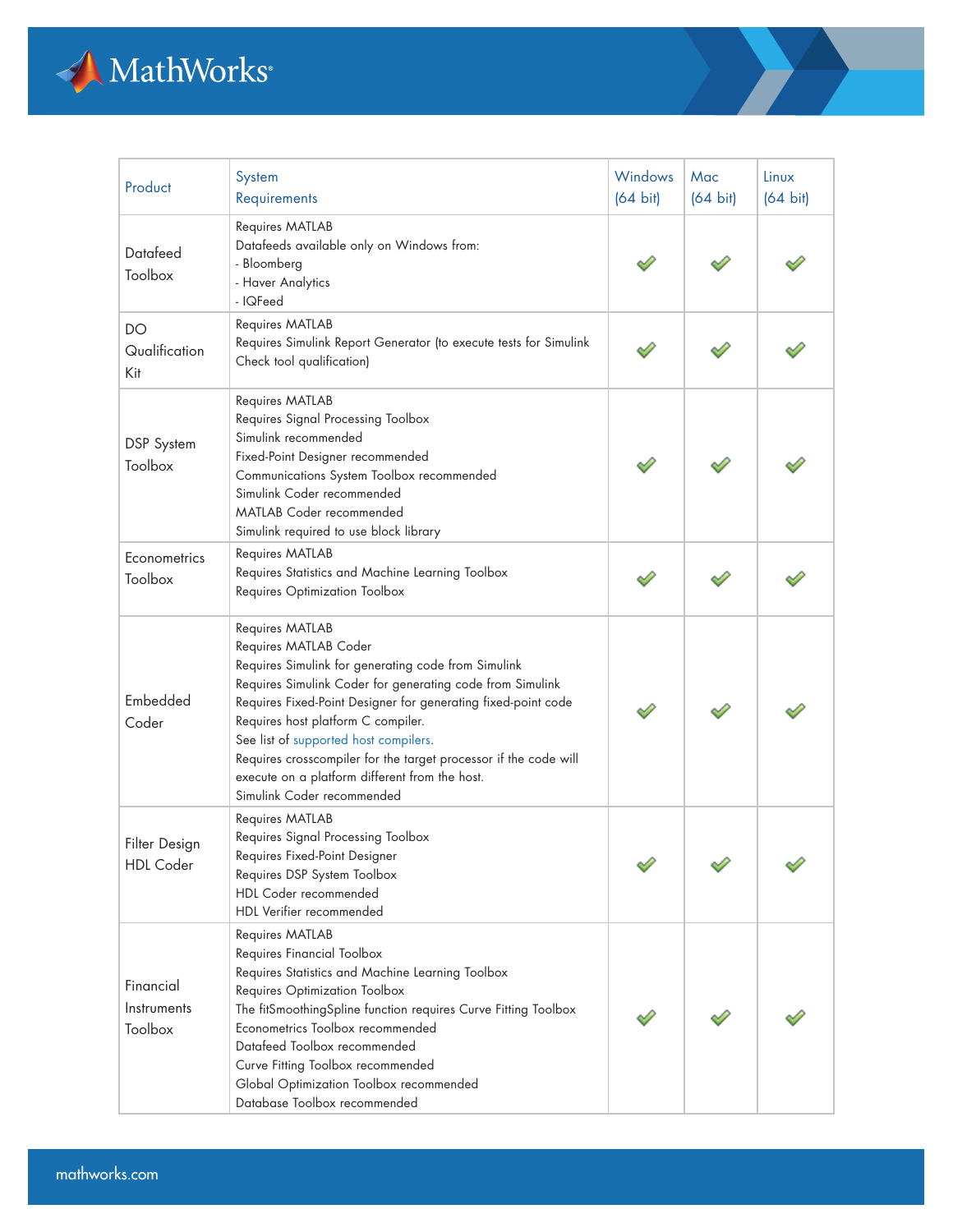

| Product                         | System<br>Requirements                                                                                                                                                                                                                                                                                                                                                                                                                                                                                                                                                                              | <b>Windows</b><br>$(64 \text{ bit})$ | Mac<br>$(64 \text{ bit})$ | Linux<br>$(64 \text{ bit})$ |
|---------------------------------|-----------------------------------------------------------------------------------------------------------------------------------------------------------------------------------------------------------------------------------------------------------------------------------------------------------------------------------------------------------------------------------------------------------------------------------------------------------------------------------------------------------------------------------------------------------------------------------------------------|--------------------------------------|---------------------------|-----------------------------|
| <b>Financial Toolbox</b>        | Requires MATLAB<br>Requires Statistics and Machine Learning Toolbox<br>Requires Optimization Toolbox                                                                                                                                                                                                                                                                                                                                                                                                                                                                                                |                                      |                           |                             |
| Fixed-Point<br>Designer         | Requires MATLAB<br>Requires Simulink for fixed-point design in Simulink                                                                                                                                                                                                                                                                                                                                                                                                                                                                                                                             |                                      |                           |                             |
| Fuzzy Logic<br>Toolbox          | Requires MATLAB<br>Requires Simulink for using toolbox blocks                                                                                                                                                                                                                                                                                                                                                                                                                                                                                                                                       |                                      |                           |                             |
| Global Optimization<br>Toolbox  | Requires MATLAB<br>Requires Optimization Toolbox<br>Parallel Computing Toolbox recommended                                                                                                                                                                                                                                                                                                                                                                                                                                                                                                          |                                      |                           |                             |
| <b>GPU</b> Coder                | Requires MATLAB<br>Requires MATLAB Coder<br>Requires Parallel Computing Toolbox<br>Embedded Coder recommended<br>Requires Neural Network Toolbox to generate code from<br>deep learning networks<br>Requires host platform C compiler. See list of supported<br>host compilers.<br>- Requirements for GPU Computing<br>- CUDA-enabled NVIDIA GPU with compute capability 3.2<br>or higher<br>- CUDA toolkit 8.0 and driver (get latest toolkit)<br>Requirements for executing deep learning examples<br>- cuDNN 5.1 and newer (get latest library)<br>- OpenCV 2.4.9 and newer (get latest library) |                                      |                           |                             |
| <b>HDL</b> Coder                | Requires MATLAB<br>Requires Fixed-Point Designer<br>Requires MATLAB Coder<br>Simulink recommended<br>Signal Processing Toolbox recommended<br>DSP System Toolbox recommended<br>HDL Verifier recommended                                                                                                                                                                                                                                                                                                                                                                                            |                                      |                           |                             |
| <b>HDL</b> Verifier             | Requires MATLAB<br>Simulink recommended<br>Fixed-Point Designer recommended<br>MATLAB Coder required for DPI component generation                                                                                                                                                                                                                                                                                                                                                                                                                                                                   |                                      |                           |                             |
| <b>IEC</b> Certification<br>Kit | Requires MATLAB<br>Requires Simulink Report Generator (to execute tests for<br>Simulink Check tool qualification)                                                                                                                                                                                                                                                                                                                                                                                                                                                                                   |                                      |                           |                             |
| Image Acquisition<br>Toolbox    | Requires MATLAB<br>Requires Image Processing Toolbox<br>Computer Vision System Toolbox recommended                                                                                                                                                                                                                                                                                                                                                                                                                                                                                                  |                                      |                           |                             |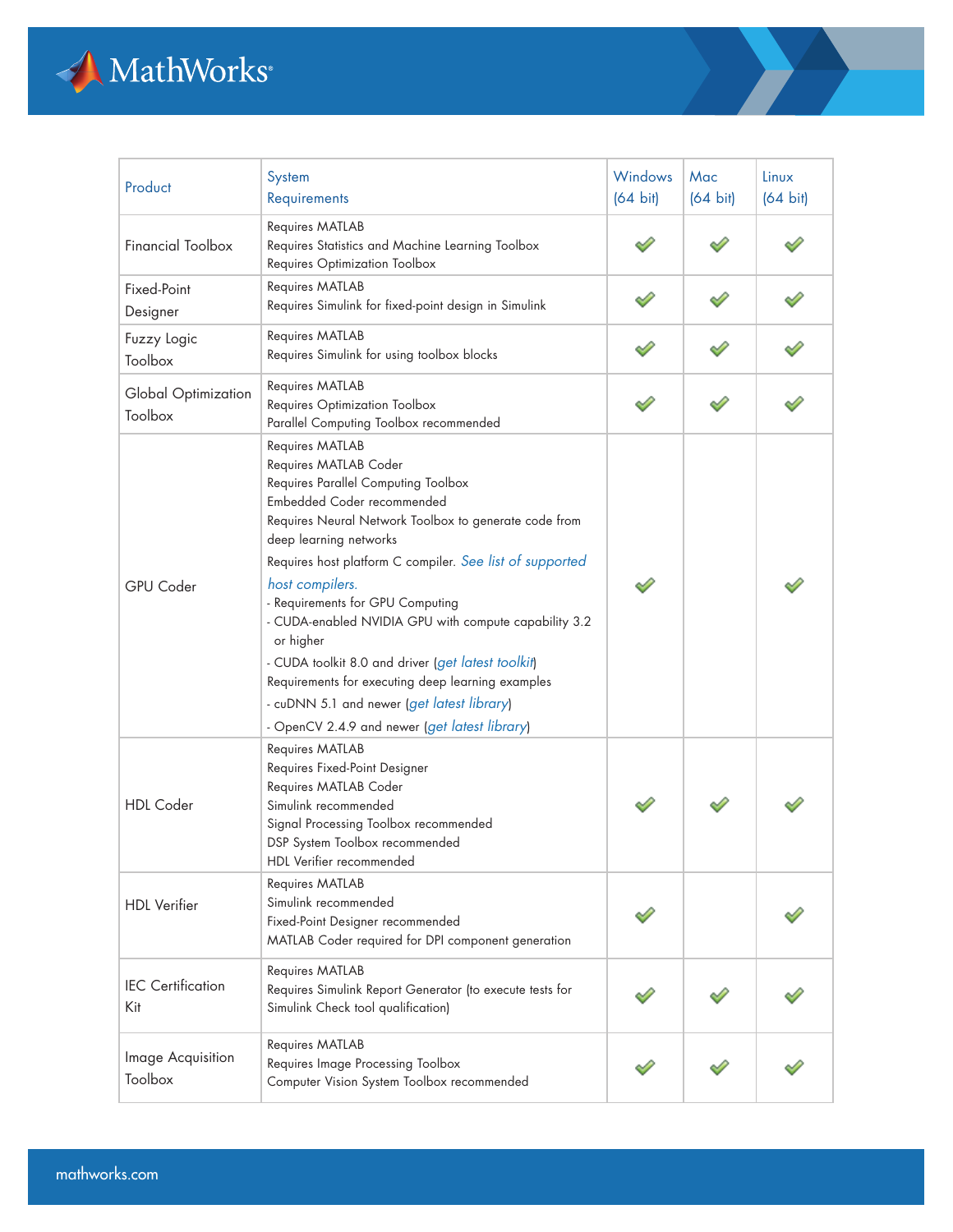

| Product                          | System<br>Requirements                                                                                                                                                                                                                                                                                                                            | Windows<br>$(64 \text{ bit})$ | Mac<br>$(64 \text{ bit})$ | Linux<br>$(64 \text{ bit})$ |
|----------------------------------|---------------------------------------------------------------------------------------------------------------------------------------------------------------------------------------------------------------------------------------------------------------------------------------------------------------------------------------------------|-------------------------------|---------------------------|-----------------------------|
| Image<br>Processing<br>Toolbox   | Requires MATLAB<br>Signal Processing Toolbox recommended<br>Statistics and Machine Learning Toolbox recommended<br>Computer Vision System Toolbox recommended<br>Wavelet Toolbox recommended<br>Image Acquisition Toolbox recommended<br>Mapping Toolbox recommended                                                                              |                               |                           |                             |
| Instrument<br>Control<br>Toolbox | Requires MATLAB<br>For VISA and GPIB support, availability and installation of<br>third-party platform-specific GPIB and VISA libraries are required                                                                                                                                                                                              |                               |                           |                             |
| LTE HDL<br>Toolbox               | Requires MATLAB<br>Requires Simulink<br>Requires Communications System Toolbox<br>Requires Signal Processing Toolbox<br>Requires DSP System Toolbox<br>Requires Fixed-Point Designer<br>LTE System Toolbox recommended<br>HDL Coder recommended<br>HDL Verifier recommended                                                                       |                               |                           |                             |
| LTE System<br>Toolbox            | Requires MATLAB<br>Requires Signal Processing Toolbox<br>Requires DSP System Toolbox<br>Requires Communications System Toolbox<br>Instrument Control Toolbox recommended<br>Parallel Computing Toolbox recommended<br>HDL Coder recommended<br>RF Blockset recommended                                                                            |                               |                           |                             |
| Mapping<br>Toolbox               | Requires MATLAB<br>Statistics and Machine Learning Toolbox recommended<br>Image Processing Toolbox recommended                                                                                                                                                                                                                                    |                               |                           |                             |
| <b>MATLAB</b>                    | Prerequisite for all other products                                                                                                                                                                                                                                                                                                               |                               |                           |                             |
| <b>MATLAB Coder</b>              | Requires MATLAB<br>Simulink Coder recommended<br>Embedded Coder recommended<br>Requires Fixed-Point Designer for generating fixed-point code<br>Requires host platform C compiler. See list of<br>supported host compilers.<br>Requires cross compiler for the target processor if the code will<br>execute on a platform different from the host |                               |                           |                             |
| <b>MATLAB</b><br>Compiler        | Requires MATLAB                                                                                                                                                                                                                                                                                                                                   |                               |                           |                             |
| <b>MATLAB</b><br>Compiler SDK    | Requires MATLAB<br>Requires MATLAB Compiler<br>Creating libraries and components that will be integrated with<br>other programming languages requires a compiler for those lan-<br>guages. See list of supported compilers.                                                                                                                       |                               |                           |                             |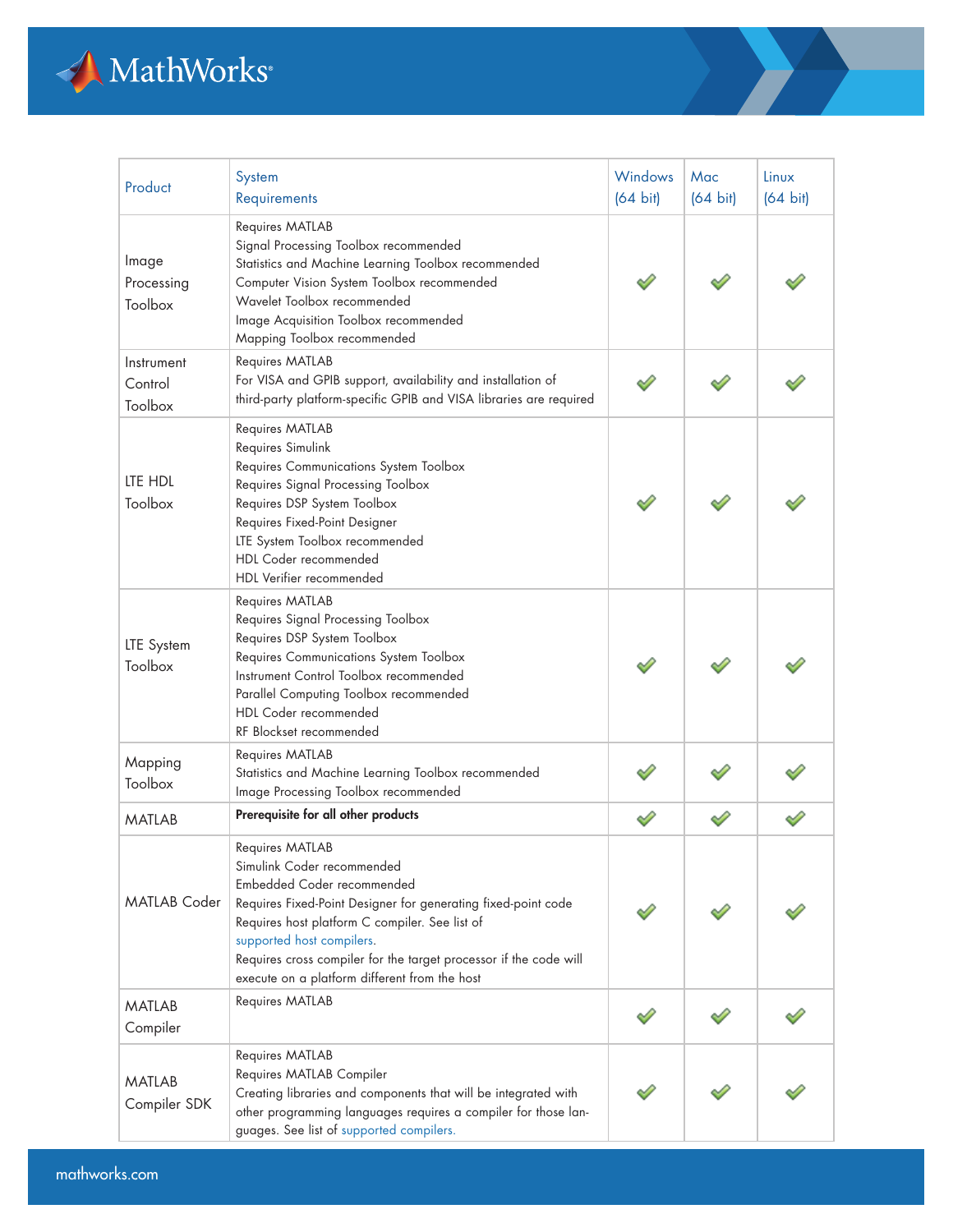

| Product                                             | System<br>Requirements                                                                                                                                                                                                                                                                 | Windows<br>$(64 \text{ bit})$ | Mac<br>$(64 \text{ bit})$ | Linux<br>$(64 \text{ bit})$ |
|-----------------------------------------------------|----------------------------------------------------------------------------------------------------------------------------------------------------------------------------------------------------------------------------------------------------------------------------------------|-------------------------------|---------------------------|-----------------------------|
| <b>MATLAB</b><br>Distributed<br>Computing<br>Server | Requires Parallel Computing Toolbox on user desktop MATLAB<br>Distributed Computing Server is installed on cluster<br>computers.<br>See additional system requirements                                                                                                                 |                               |                           |                             |
| <b>MATLAB</b><br>Production<br>Server               | Does not require MATLAB or Simulink<br>See additional system requirements.                                                                                                                                                                                                             |                               |                           |                             |
| <b>MATLAB Report</b><br>Generator                   | Requires MATLAB                                                                                                                                                                                                                                                                        |                               |                           |                             |
| Model<br>Predictive<br>Control Toolbox              | Requires MATLAB<br>Requires Control System Toolbox<br>Requires Simulink for using toolbox blocks<br>Simulink Control Design recommended                                                                                                                                                |                               |                           |                             |
| Model-Based<br>Calibration<br>Toolbox               | Requires MATLAB<br>Requires Simulink<br>Requires Optimization Toolbox<br>Requires Statistics and Machine Learning Toolbox<br>Requires Symbolic Math Toolbox<br>Neural Network Toolbox recommended<br>Parallel Computing Toolbox recommended<br>Global Optimization Toolbox recommended |                               |                           |                             |
| Neural<br>Network<br>Toolbox                        | Requires MATLAB<br>Simulink recommended<br>Parallel Computing Toolbox recommended                                                                                                                                                                                                      |                               |                           |                             |
| OPC Toolbox                                         | Requires MATLAB                                                                                                                                                                                                                                                                        |                               |                           |                             |
| Optimization<br>Toolbox                             | Requires MATLAB<br>Parallel Computing Toolbox recommended                                                                                                                                                                                                                              |                               |                           |                             |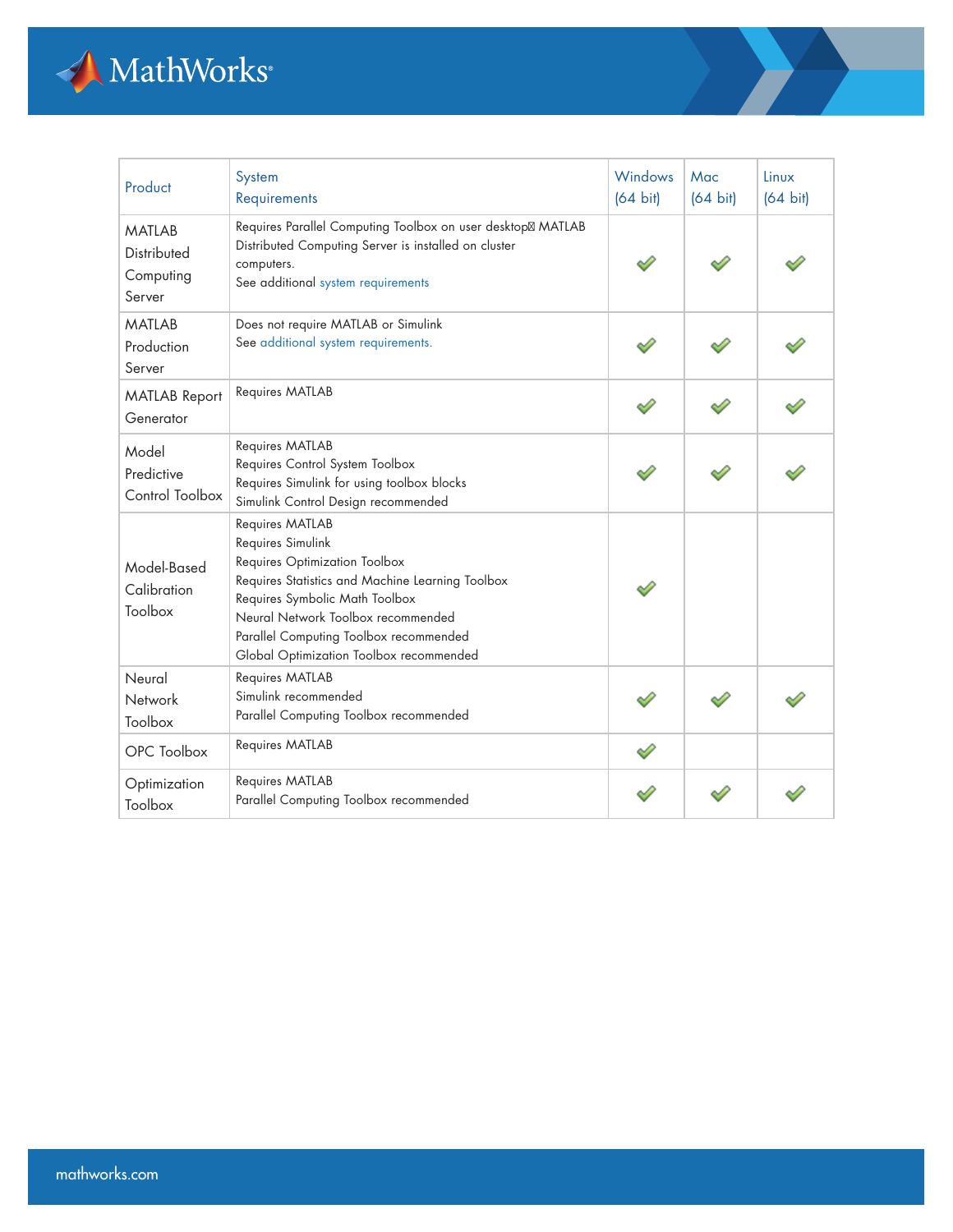

| Parallel<br>Computing<br>Toolbox               | Requires MATLAB<br>MATLAB Distributed Computing Server is required for running<br>computations on remote machines.<br>Requirements for Parallel Computing on the Desktop (using local<br>workers available with Parallel Computing Toolbox)<br>- Maximum of 1 MATLAB worker per CPU core is recommended.<br>- Minimum of 1 GB RAM per MATLAB worker is recommended<br>while running workers locally on the desktop. A worker con-<br>sumes memory equivalent to a MATLAB session running without<br>the MATLAB desktop.<br>- Minimum of 5 GB of disk space is recommended to accommo-<br>date temporary data directories.<br>Requirements for GPU Computing<br>- CUDA-enabled NVIDIA GPU with compute capability 2.0 or<br>higher. For releases 14a and earlier, compute capability 1.3 is<br>sufficient. In a future release, support for GPU devices of com-<br>pute capability 2.x will be removed. At that time, a minimum<br>compute capability of 3.0 will be required.<br>(Is my GPU supported?)<br>- Latest graphics driver (Get the latest driver.) |  |  |
|------------------------------------------------|--------------------------------------------------------------------------------------------------------------------------------------------------------------------------------------------------------------------------------------------------------------------------------------------------------------------------------------------------------------------------------------------------------------------------------------------------------------------------------------------------------------------------------------------------------------------------------------------------------------------------------------------------------------------------------------------------------------------------------------------------------------------------------------------------------------------------------------------------------------------------------------------------------------------------------------------------------------------------------------------------------------------------------------------------------------|--|--|
| Partial<br>Differential<br>Equation<br>Toolbox | Requires MATLAB                                                                                                                                                                                                                                                                                                                                                                                                                                                                                                                                                                                                                                                                                                                                                                                                                                                                                                                                                                                                                                              |  |  |
| Phased Array<br>System Toolbox                 | Requires MATLAB<br>Requires DSP System Toolbox<br>Requires Signal Processing Toolbox<br>Simulink recommended                                                                                                                                                                                                                                                                                                                                                                                                                                                                                                                                                                                                                                                                                                                                                                                                                                                                                                                                                 |  |  |
| Polyspace Bug<br>Finder                        | Requires MATLAB<br>Polyspace Code Prover recommended                                                                                                                                                                                                                                                                                                                                                                                                                                                                                                                                                                                                                                                                                                                                                                                                                                                                                                                                                                                                         |  |  |
| Polyspace<br>Client for Ada                    | Polyspace Server for Ada required<br>Does not require MATLAB or Simulink                                                                                                                                                                                                                                                                                                                                                                                                                                                                                                                                                                                                                                                                                                                                                                                                                                                                                                                                                                                     |  |  |
| Polyspace<br>Code Prover                       | Requires MATLAB<br>Requires Polyspace Bug Finder<br>Requires MATLAB Distributed Computing Server                                                                                                                                                                                                                                                                                                                                                                                                                                                                                                                                                                                                                                                                                                                                                                                                                                                                                                                                                             |  |  |
| Polyspace<br>Server for Ada                    | Polyspace Client for Ada recommended<br>Does not require MATLAB or Simulink                                                                                                                                                                                                                                                                                                                                                                                                                                                                                                                                                                                                                                                                                                                                                                                                                                                                                                                                                                                  |  |  |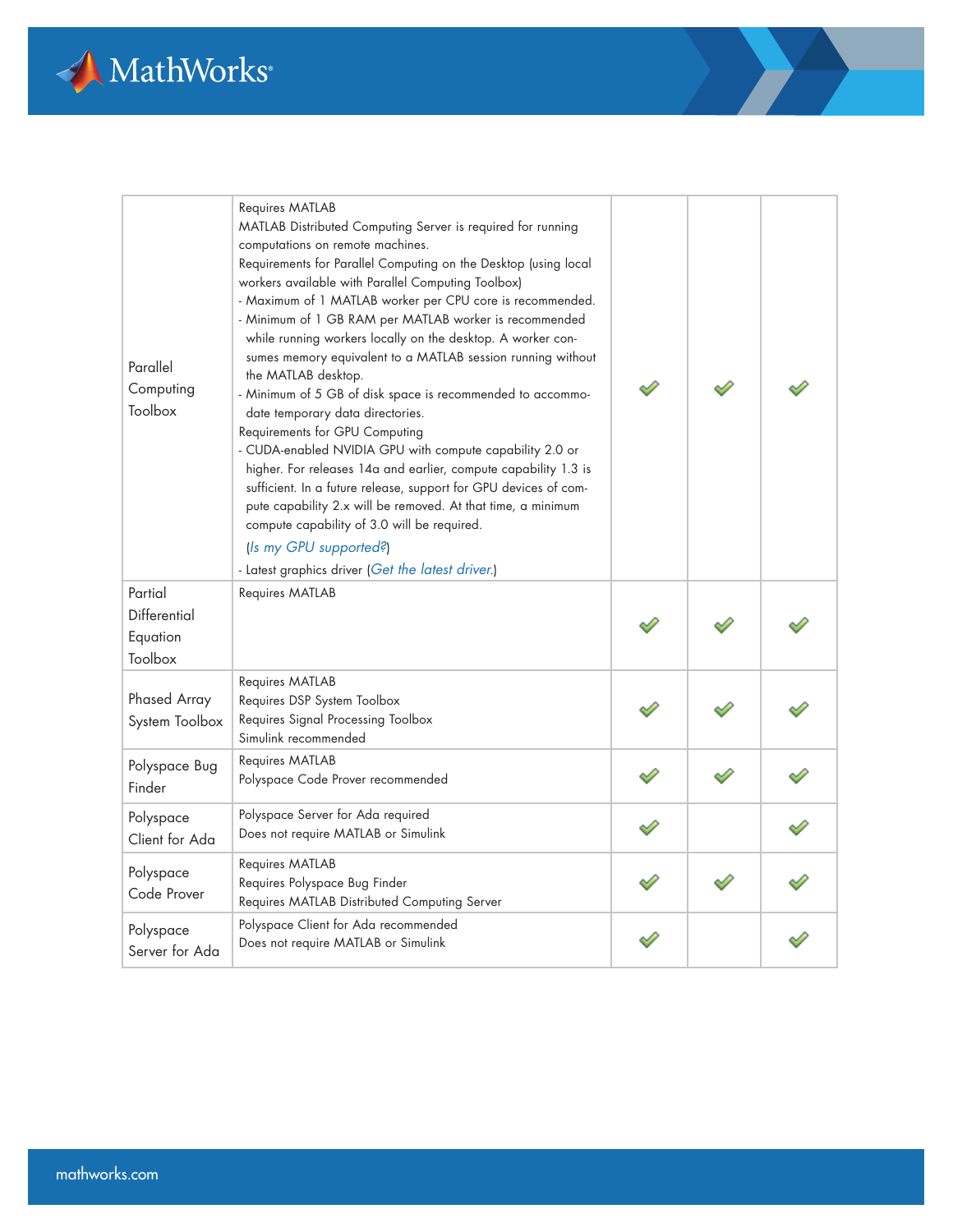

| Product                         | System<br>Requirements                                                                                                                                                                                                                                                                                             | Windows<br>$(64 \text{ bit})$ | Mac<br>$(64 \text{ bit})$ | Linux<br>$(64 \text{ bit})$ |
|---------------------------------|--------------------------------------------------------------------------------------------------------------------------------------------------------------------------------------------------------------------------------------------------------------------------------------------------------------------|-------------------------------|---------------------------|-----------------------------|
| Powertrain<br><b>Blockset</b>   | Requires MATLAB<br>Requires Simulink<br>Stateflow recommended<br>Simscape recommended<br>Model-Based Calibration Toolbox recommended                                                                                                                                                                               |                               |                           |                             |
| RF Blockset                     | Requires MATLAB<br>Requires Simulink<br>Requires RF Toolbox<br>Communications System Toolbox recommended<br>DSP System Toolbox recommended<br>Signal Processing Toolbox recommended                                                                                                                                |                               |                           |                             |
| RF Toolbox                      | Requires MATLAB<br>Communications System Toolbox recommended                                                                                                                                                                                                                                                       | ♦                             |                           |                             |
| Risk<br>Management<br>Toolbox   | Requires MATLAB<br>Requires Financial Toolbox<br>Requires Statistics and Machine Learning Toolbox<br>Requires Optimization Toolbox<br>Financial Instruments Toolbox recommended<br>Econometrics Toolbox recommended<br>Datafeed Toolbox recommended<br>Global Optimization Toolbox<br>Database Toolbox recommended |                               |                           |                             |
| Robotics System<br>Toolbox      | Requires MATLAB<br>Image Processing Toolbox recommended<br>Simulink Coder recommended<br>Computer Vision System Toolbox recommended<br>Simscape Multibody recommended<br>Stateflow recommended<br>Simulink recommended<br>Embedded Coder recommended                                                               |                               |                           |                             |
| Robust Control<br>Toolbox       | Requires MATLAB<br>Requires Control System Toolbox<br>Requires Simulink for using toolbox blocks<br>Simulink Control Design recommended                                                                                                                                                                            |                               |                           |                             |
| Signal<br>Processing<br>Toolbox | Requires MATLAB<br>DSP System Toolbox recommended                                                                                                                                                                                                                                                                  |                               |                           |                             |
| SimBiology                      | Requires MATLAB<br>Global Optimization Toolbox recommended<br>Optimization Toolbox recommended<br>Parallel Computing Toolbox recommended<br>Statistics and Machine Learning Toolbox recommended                                                                                                                    |                               |                           |                             |
| <b>SimEvents</b>                | Requires MATLAB<br>Requires Simulink<br>Stateflow recommended<br>Statistics and Machine Learning Toolbox recommended                                                                                                                                                                                               |                               |                           |                             |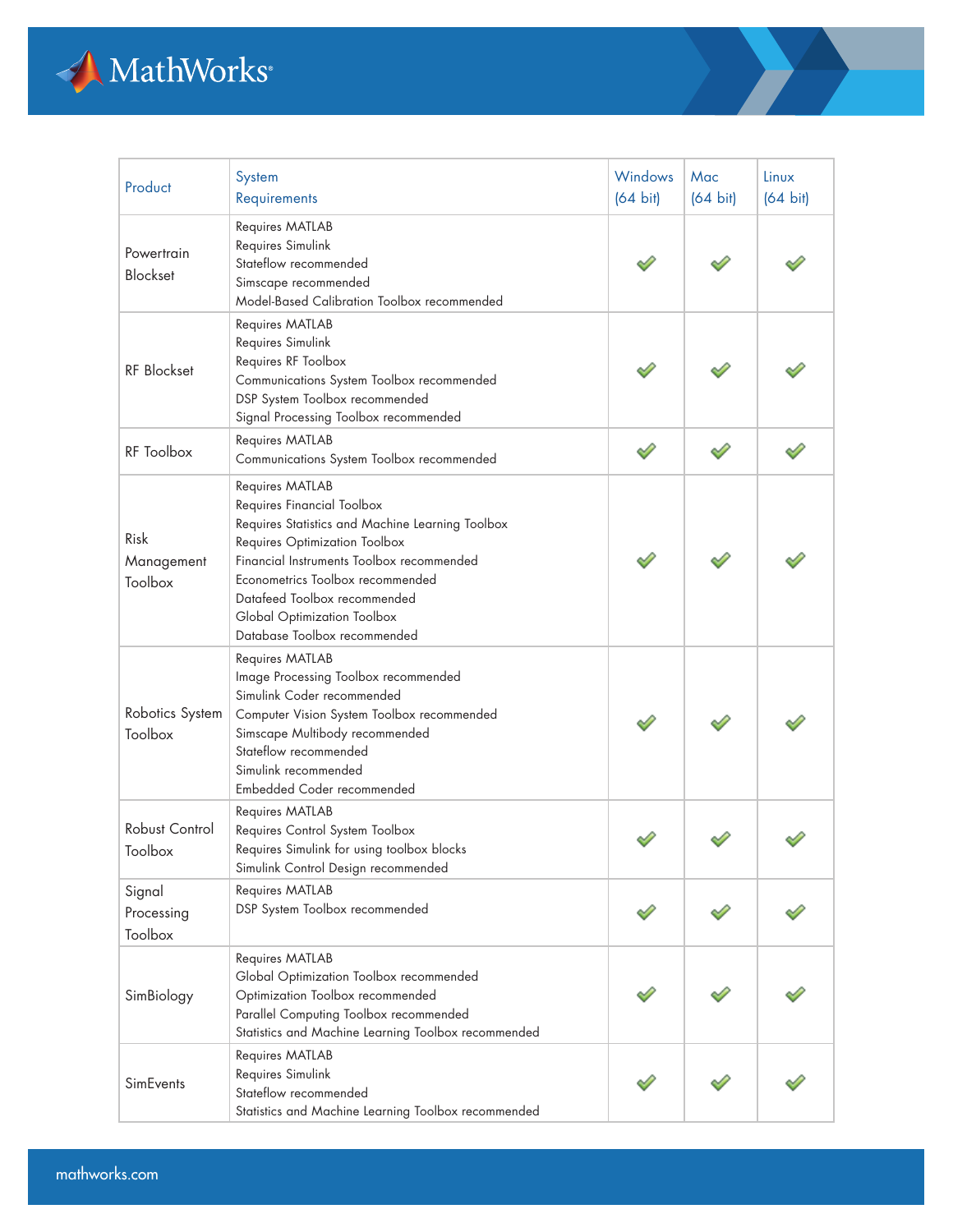

| Product                    | System<br>Requirements                                                                                                                                                                                                                                                                                                                                                                               | Windows<br>$(64 \text{ bit})$ | Mac<br>$(64 \text{ bit})$ | Linux<br>$(64 \text{ bit})$ |
|----------------------------|------------------------------------------------------------------------------------------------------------------------------------------------------------------------------------------------------------------------------------------------------------------------------------------------------------------------------------------------------------------------------------------------------|-------------------------------|---------------------------|-----------------------------|
| Simscape                   | Requires MATLAB<br>Requires Simulink                                                                                                                                                                                                                                                                                                                                                                 |                               |                           |                             |
| Simscape<br>Driveline      | Requires MATLAB<br>Requires Simulink<br>Requires Simscape                                                                                                                                                                                                                                                                                                                                            |                               |                           |                             |
| Simscape<br>Electronics    | Requires MATLAB<br>Requires Simulink<br>Requires Simscape<br>Simulink Control Design recommended<br>Optimization Toolbox recommended<br>Simscape Multibody recommended<br>Simscape Fluids recommended<br>Control System Toolbox recommended<br>Simulink Design Optimization recommended                                                                                                              |                               |                           |                             |
| Simscape Fluids            | Requires MATLAB<br>Requires Simulink<br>Requires Simscape                                                                                                                                                                                                                                                                                                                                            |                               |                           |                             |
| Simscape<br>Multibody      | Requires MATLAB<br>Requires Simulink<br>Requires Simscape                                                                                                                                                                                                                                                                                                                                            |                               |                           |                             |
| Simscape Power<br>Systems  | Requires MATLAB<br>Requires Simulink<br>Requires Simscape                                                                                                                                                                                                                                                                                                                                            |                               |                           |                             |
| Simulink                   | Requires MATLAB.<br>Requires Fixed-Point Designer for simulating fixed-point data types<br>Some features require the use of a C compiler. See the list of<br>supported compilers.                                                                                                                                                                                                                    |                               |                           |                             |
| Simulink 3D<br>Animation   | Requires MATLAB<br>Simulink recommended<br>Simulink is required if using the blockset portion of the product                                                                                                                                                                                                                                                                                         |                               |                           |                             |
| Simulink Check             | Requires MATLAB<br>Requires Simulink                                                                                                                                                                                                                                                                                                                                                                 |                               |                           |                             |
| Simulink Code<br>Inspector | Requires MATLAB<br>Requires Simulink<br>Requires host platform C compiler supported by MATLAB<br>(for loadlibrary usage). See list of supported host compilers.                                                                                                                                                                                                                                      |                               |                           |                             |
| Simulink Coder             | Requires MATLAB<br>Requires Simulink<br>Requires MATLAB Coder<br>Embedded Coder recommended<br>Simulink Real-Time recommended<br>Requires Fixed-Point Designer for generating fixed-point code<br>Requires host platform C compiler. See list of supported host<br>compilers.<br>Requires cross-compiler for the target processor if the code will<br>execute on a platform different from the host. |                               |                           |                             |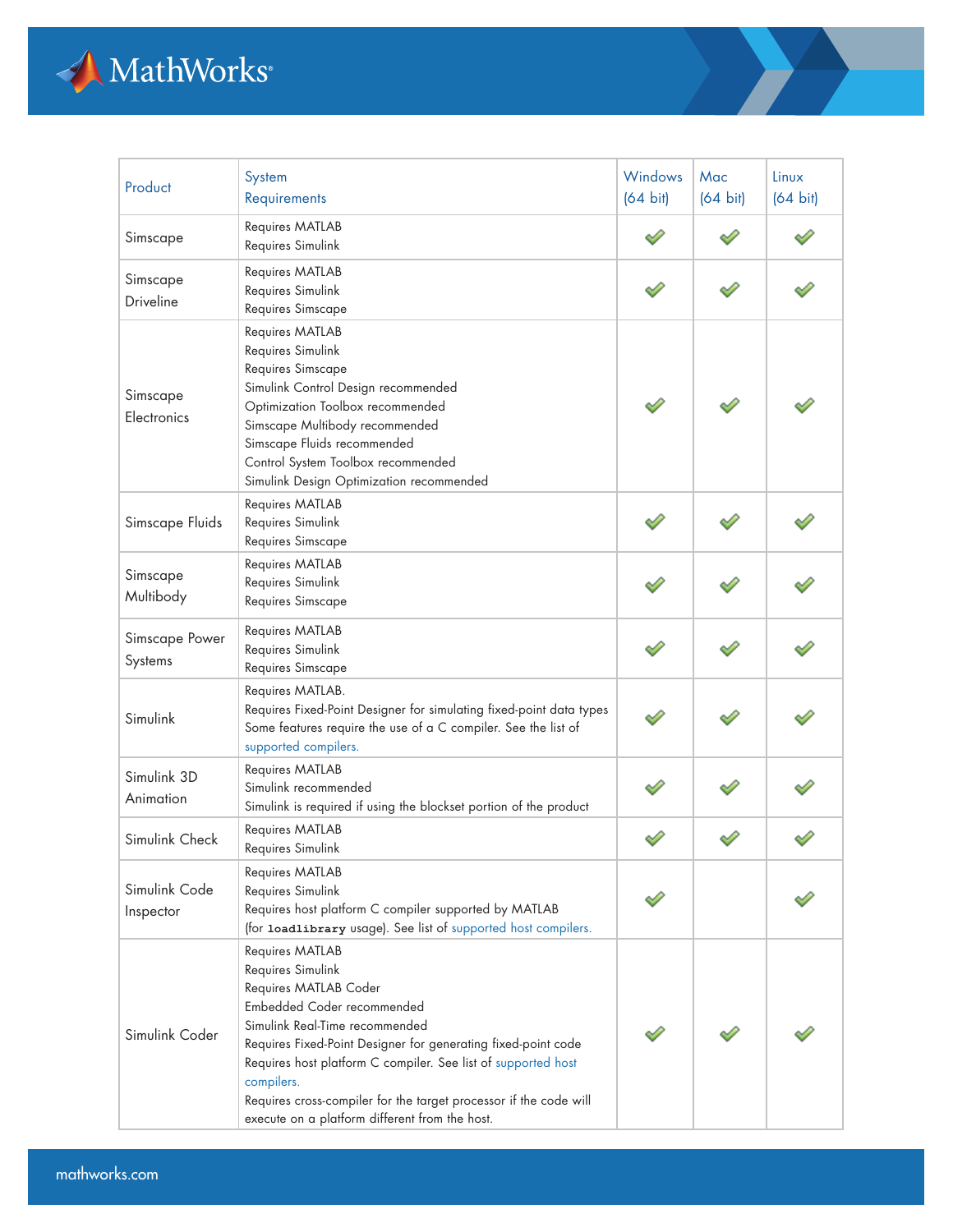

| Product                         | System<br>Requirements                                                                                                                                                                                                                                                                         | <b>Windows</b><br>$(64 \text{ bit})$ | Mac<br>$(64 \text{ bit})$ | Linux<br>$(64 \text{ bit})$ |
|---------------------------------|------------------------------------------------------------------------------------------------------------------------------------------------------------------------------------------------------------------------------------------------------------------------------------------------|--------------------------------------|---------------------------|-----------------------------|
| Simulink Control<br>Design      | Requires MATLAB<br>Requires Simulink<br>Requires Control System Toolbox<br>Simulink Design Optimization recommended                                                                                                                                                                            |                                      |                           |                             |
| Simulink<br>Coverage            | Requires MATLAB<br>Requires Simulink<br>Simulink Test recommended<br>Simulink Design Verifier recommended<br>Embedded Coder recommended                                                                                                                                                        |                                      |                           |                             |
| Simulink Design<br>Optimization | Requires MATLAB<br>Requires Simulink<br>Requires Optimization Toolbox<br>Global Optimization Toolbox recommended<br>Parallel Computing Toolbox recommended<br>Simulink Control Design recommended<br>Control System Toolbox recommended<br>Statistics and Machine Learning Toolbox recommended |                                      |                           |                             |
| Simulink Desktop<br>Real-Time   | Requires MATLAB<br>Requires Simulink<br>Simulink Coder recommended<br><b>MATLAB Coder recommended</b>                                                                                                                                                                                          |                                      |                           |                             |
| Simulink Design<br>Verifier     | Requires MATLAB<br>Requires Simulink<br>Requires Simulink Check<br>Requires Simulink Coverage                                                                                                                                                                                                  |                                      |                           |                             |
| Simulink PLC<br>Coder           | Requires MATLAB<br>Requires Simulink                                                                                                                                                                                                                                                           | ♦                                    |                           |                             |
| Simulink<br>Real-Time           | Requires MATLAB<br>Requires Simulink<br>Requires Simulink Coder<br>Requires MATLAB Coder<br>Stateflow recommended<br>Available on 32 bit Windows and 64 bit Windows only<br>Requires a compiler (See supported compiler versions.)                                                             |                                      |                           |                             |
| Simulink Report<br>Generator    | Requires MATLAB<br>Requires Simulink<br>Requires MATLAB Report Generator                                                                                                                                                                                                                       |                                      |                           |                             |
| Simulink<br>Requirements        | Requires MATLAB<br>Requires Simulink<br>Simulink Test recommended                                                                                                                                                                                                                              |                                      |                           |                             |
| Simulink Test                   | Requires MATLAB<br>Requires Simulink<br>Simulink Design Verifier recommended<br>Simulink Report Generator recommended<br>Embedded Coder recommended<br>Simulink Check recommended<br>Stateflow recommended                                                                                     |                                      |                           |                             |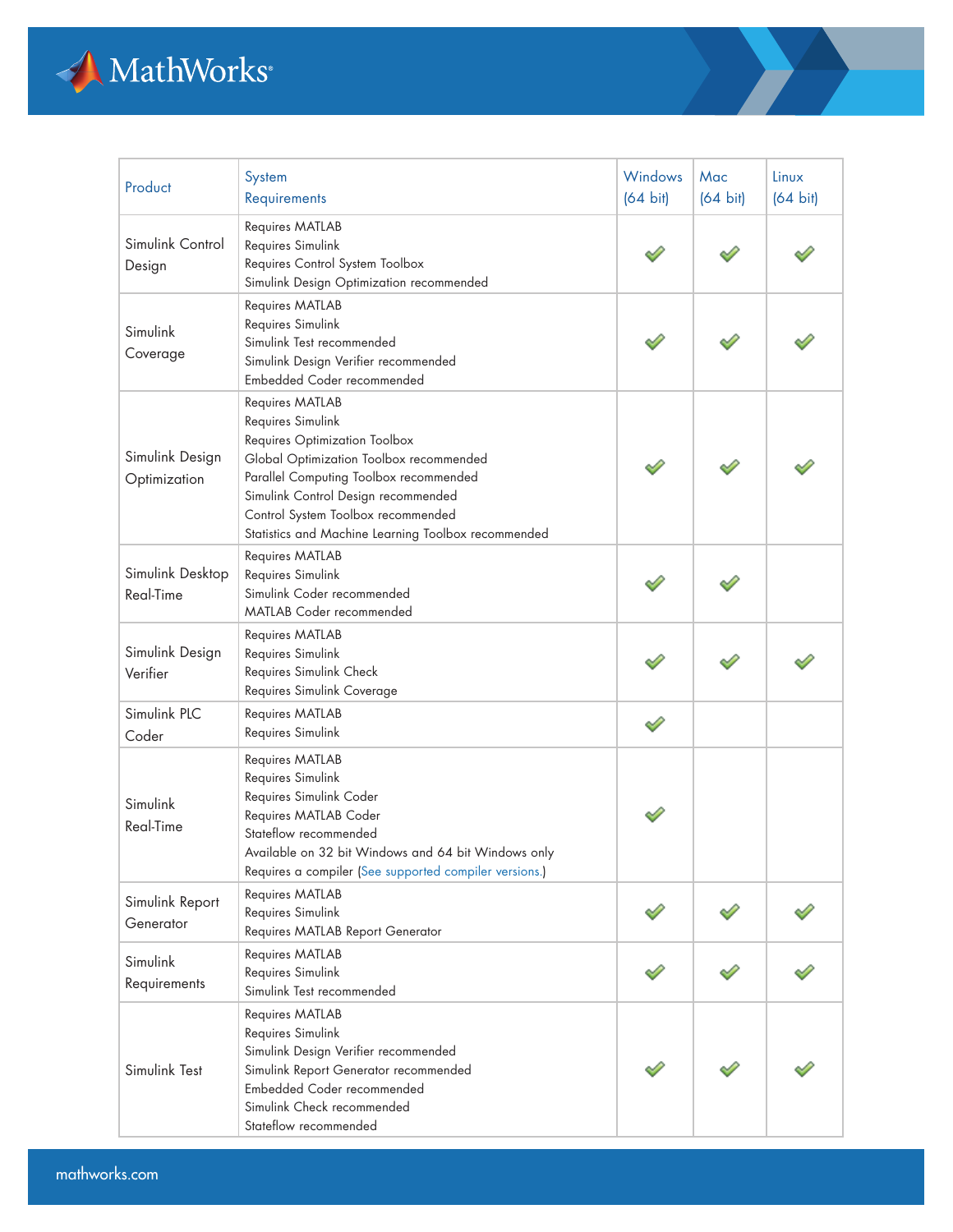

| Product                                       | System<br>Requirements                                                                                                                                                                                                                                                                                                               | <b>Windows</b><br>$(64 \text{ bit})$ | Mac<br>$(64 \text{ bit})$ | Linux<br>$(64 \text{ bit})$ |
|-----------------------------------------------|--------------------------------------------------------------------------------------------------------------------------------------------------------------------------------------------------------------------------------------------------------------------------------------------------------------------------------------|--------------------------------------|---------------------------|-----------------------------|
| Spreadsheet Link                              | Requires MATLAB<br>Available on 32 bit Windows and 64 bit Windows only<br>Requires one of the following versions of Excel:<br><b>Excel 2007</b><br><b>Excel 2010</b><br>Excel 2013 or later                                                                                                                                          |                                      |                           |                             |
| Stateflow                                     | Requires MATLAB<br>Requires Simulink<br>Requires C compiler when used in non-Windows or 64 bit<br>environments. See the list of supported compilers.                                                                                                                                                                                 |                                      |                           |                             |
| Statistics and<br>Machine Learning<br>Toolbox | Requires MATLAB                                                                                                                                                                                                                                                                                                                      |                                      |                           |                             |
| Symbolic Math<br>Toolbox                      | Requires MATLAB                                                                                                                                                                                                                                                                                                                      |                                      |                           |                             |
| System<br>Identification<br>Toolbox           | Requires MATLAB<br>Requires Simulink for using toolbox blocks<br>Signal Processing Toolbox recommended<br>Control System Toolbox recommended                                                                                                                                                                                         |                                      |                           |                             |
| <b>Text Analytics</b><br>Toolbox              | Requires MATLAB<br>Requires Statistics and Machine Learning Toolbox<br>Parallel Computing Toolbox recommended<br>Neural Network Toolbox recommended                                                                                                                                                                                  |                                      |                           |                             |
| <b>Trading Toolbox</b>                        | Requires MATLAB<br>Financial Toolbox recommended<br>Financial Instruments Toolbox recommended<br>Econometrics Toolbox recommended<br>Datafeed Toolbox recommended<br>Global Optimization Toolbox recommended<br>Windows only support:<br>- X_TRADER <sup>®</sup><br>$-CQG$<br>- Bloomberg EMSX<br>- Interactive Brokers <sup>®</sup> |                                      |                           |                             |